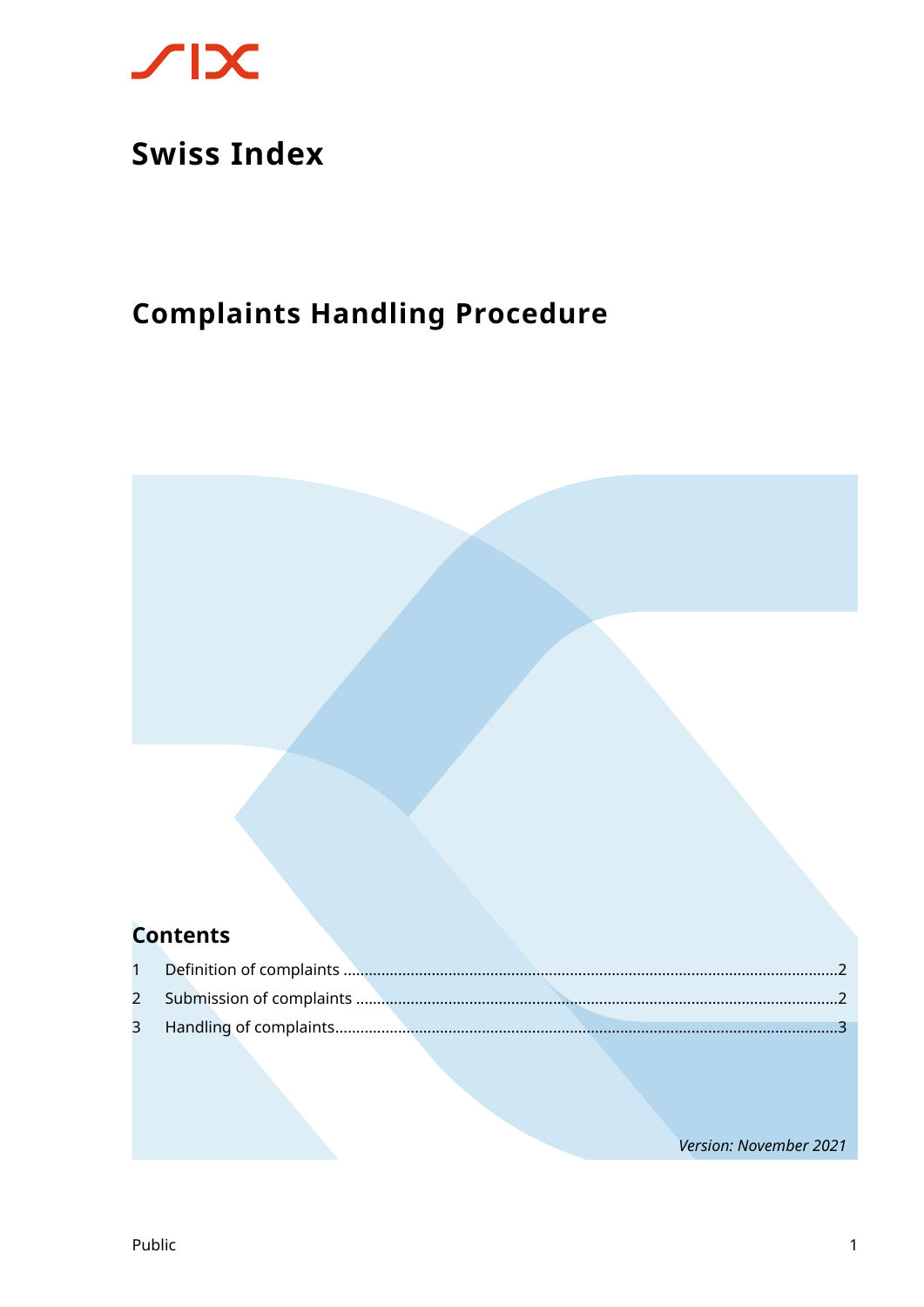## **SEX**

#### **1 Definition of Complaints**

<span id="page-1-0"></span>A complaint refers to any written correspondence received from a client or other stakeholder, about any stage of the benchmark provision (incl. determination and dissemination) process conducted by SIX, covering cases such as:

- treatment of a corporate action;
- calculation errors;
- disputed free float or shares in issue/calculation figures;
- incorrect index review data;
- interpretation or application of the methodology;
- tax treatment including withholding taxes;
- significant delay of the publication of data

or any other observation about the integrity of a benchmark.

The complainant is asked to provide all available evidence and sufficient detail in order to enable a comprehensive investigation by SIX. The complainant may therefore be asked for additional information if such is necessary.

<span id="page-1-1"></span>Technical problems like blocked access to the data or system outages are not treated as complaints. Affected clients and stakeholders are asked to contact the SIX index customer support.

#### **2 Submission of Complaints**

A complaint must be submitted in writing. The following channels may be used:

post: SIX SIX Indices P.O. Box 1758 CH-8021 Zurich

e-mail: [index-complaints@six-group.com](mailto:index-complaints@six-group.com)

Web: <https://www.six-group.com/indices>

The following information must be provided when filing a complaint:

| Complainant           | The full name and contact address of the complainant (and the<br>company)                                                                                               |
|-----------------------|-------------------------------------------------------------------------------------------------------------------------------------------------------------------------|
| Date                  |                                                                                                                                                                         |
| Description           | A detailed description of the concerns / observations, with their<br>implications, that give rise to the complaint. Please include as much<br>information as available. |
| Benchmark or services | Where does the complaint refer to                                                                                                                                       |
| Enclosure             | Any references that may support the complaint handling                                                                                                                  |